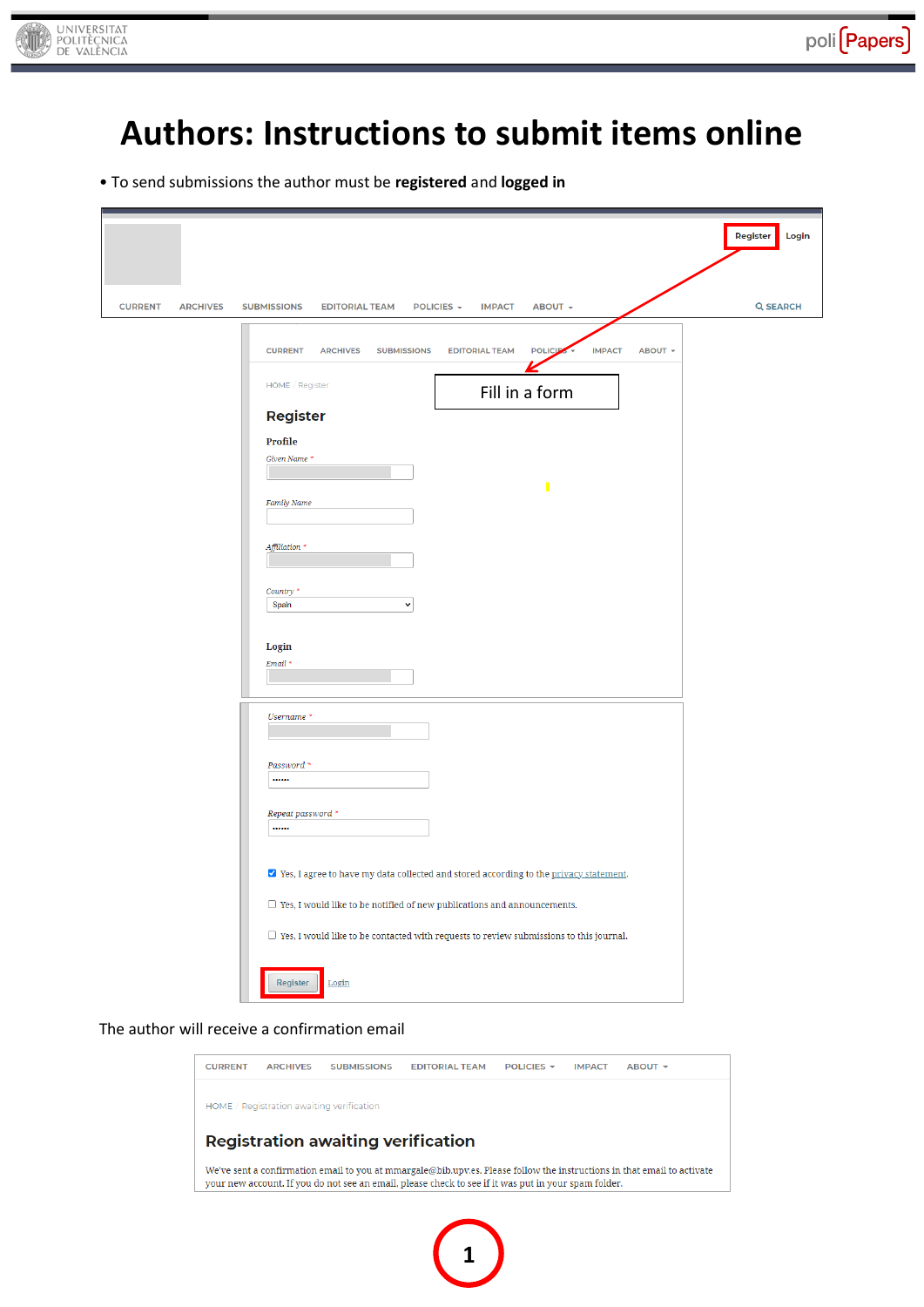

If you are registered, must be **log in** and access **Dashboard**

| <b>CURRENT</b><br><b>ARCHIVES</b><br><b>SUBMISSIONS</b> |                                                  |
|---------------------------------------------------------|--------------------------------------------------|
| HOME / Login                                            |                                                  |
| Login                                                   |                                                  |
| Username *                                              | poli (Papers)                                    |
| Password *                                              |                                                  |
| Forgot your password?                                   | $maisa -$<br><b>Dashboard</b>                    |
| Keep me logged in                                       | <b>View Profile</b><br>Logout<br><b>Q SEARCH</b> |
| Register<br>Login                                       |                                                  |

Click **New Submission** link to proceed to the first step of the submission process

| <b>Profile</b><br>Identity              | <b>Roles</b><br><b>Contact</b> | Public<br>Password                                                                                             | <b>Notifications</b>    | <b>API Key</b> | <b>O</b> Help | Change Language<br>$\vee$ English<br>Español (España)<br><b>New Submission</b><br><b>Edit Profile</b> |
|-----------------------------------------|--------------------------------|----------------------------------------------------------------------------------------------------------------|-------------------------|----------------|---------------|-------------------------------------------------------------------------------------------------------|
| <b>Username</b><br>maisa<br><b>Name</b> |                                |                                                                                                                |                         |                |               | Logout                                                                                                |
| Given Name *                            |                                |                                                                                                                | Ø<br><b>Family Name</b> |                | $\odot$       |                                                                                                       |
| Preferred Public Name                   |                                | How do you prefer to be addressed? Salutations, middle names and suffixes can be added here if you would like. |                         | $\odot$        |               |                                                                                                       |
|                                         |                                | Your data is stored in accordance with our privacy statement.                                                  |                         |                |               |                                                                                                       |
|                                         | * Denotes required field       |                                                                                                                |                         |                |               |                                                                                                       |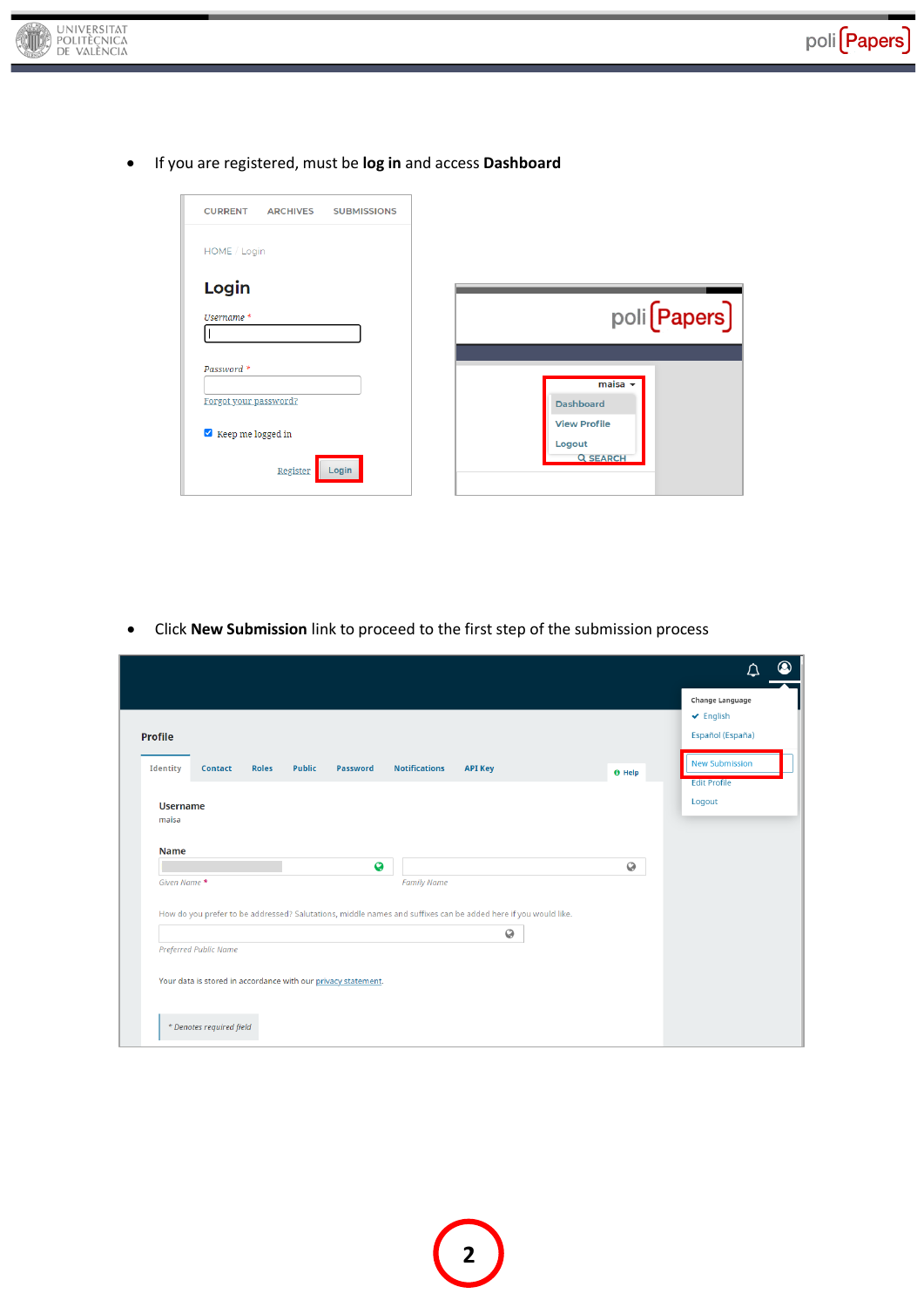

## **Step 1: Start**

| <b>Submit an Article</b><br>1. Start<br>2. Upload Submission<br>3. Enter Metadata                                                                                                                                                                                                                                                                                                                                                                                                                                                                                                                                                                                                                                                                                                                                                                                                                 | <b>4. Confirmation</b><br><b>5. Next Steps</b> |                                                       |                                                                                                              |
|---------------------------------------------------------------------------------------------------------------------------------------------------------------------------------------------------------------------------------------------------------------------------------------------------------------------------------------------------------------------------------------------------------------------------------------------------------------------------------------------------------------------------------------------------------------------------------------------------------------------------------------------------------------------------------------------------------------------------------------------------------------------------------------------------------------------------------------------------------------------------------------------------|------------------------------------------------|-------------------------------------------------------|--------------------------------------------------------------------------------------------------------------|
| <b>Submission Language</b>                                                                                                                                                                                                                                                                                                                                                                                                                                                                                                                                                                                                                                                                                                                                                                                                                                                                        |                                                | If applicable, select the language of the text        |                                                                                                              |
| English<br>Submissions in several languages are accepted. Choose the primary<br>language of the submission from the pulldown above. *                                                                                                                                                                                                                                                                                                                                                                                                                                                                                                                                                                                                                                                                                                                                                             |                                                |                                                       |                                                                                                              |
| <b>Section</b>                                                                                                                                                                                                                                                                                                                                                                                                                                                                                                                                                                                                                                                                                                                                                                                                                                                                                    |                                                | If applicable, select the appropriate journal section |                                                                                                              |
| Papers<br>Articles must be submitted to one of the journal's sections.<br><b>Submission Requirements</b><br>You must read and acknowledge that you've completed the requirements below before proceeding.<br>The submission has not been previously published, nor is it before another journal for consideration (or an explanation has been<br>O                                                                                                                                                                                                                                                                                                                                                                                                                                                                                                                                                |                                                |                                                       | Confirm each item in the Submission<br>Requirements                                                          |
| vided in Comments to the Editor).<br>pr<br>The submission file is in OpenOffice, Microsoft Word, RTF, or WordPerfect document file format.<br>O<br>□ Where available, URLs for the references have been provided.<br>The text is double-spaced; uses a 12-point font; employs italics, rather than underlining (except with URL addresses); and<br>$\Box$<br>illustrations (figures and tables) should be presented each on a separate sheet and referred to in the text by their number.<br>The text adheres to the stylistic and bibliographic requirements outlined in the Author Guidelines, vich is found in About the<br>mal and Templates.<br>lo<br>If submitting to a peer-reviewed section of the journal, the instructions in Ensuring a Blind Review have been followed.<br><b>Comments for the Editor</b>                                                                             |                                                |                                                       | <b>IMPORTANT: Follow the</b><br><b>Author Guidelines</b><br>and/or Template before<br>start a new submission |
| Corresponding Contact *                                                                                                                                                                                                                                                                                                                                                                                                                                                                                                                                                                                                                                                                                                                                                                                                                                                                           |                                                |                                                       |                                                                                                              |
| Yes, I would like to be contacted about this submission.                                                                                                                                                                                                                                                                                                                                                                                                                                                                                                                                                                                                                                                                                                                                                                                                                                          |                                                | Select to be contacted about this                     |                                                                                                              |
| Acknowledge the copyright statement<br>The authors publishing in<br>agree with the following terms:<br>. The authors retain the authorship rights and grant the journal the right of first publication, with the work available<br>simultaneously under a license and distribution "Creative Commons Attribution-NonCommercial-CompartirIqual 4.0<br>International" (CC BY-NC-SA).Material may be copied, redistributed, remixed, transformed, and built upon the material,<br>provided that the authors, URL and journal are cited, it is not used for commercial purposes and if you remix, transform, or<br>build upon the material, you must distribute your contributions under the same license as the original. This license is from vol.<br>28, iss. 2 (2020), previously articles were pubished under license used by journal in that moment (license that appear in articles<br>pdf's). |                                                |                                                       |                                                                                                              |
| • The authors are free to make additional independent contractual agreements for the non-exclusive distribution of the version<br>of the work published in the journal (such as publication in an institutional repository or in a book), provided that the initial<br>publication is recognized in this journal.                                                                                                                                                                                                                                                                                                                                                                                                                                                                                                                                                                                 |                                                |                                                       |                                                                                                              |
| Yes, I agree to abide by the terms of the copyright statement.                                                                                                                                                                                                                                                                                                                                                                                                                                                                                                                                                                                                                                                                                                                                                                                                                                    |                                                |                                                       | Read and accept the copyright and privacy<br>statement.                                                      |
| Yes, I agree to have my data collected and stored according to the privacy statement                                                                                                                                                                                                                                                                                                                                                                                                                                                                                                                                                                                                                                                                                                                                                                                                              |                                                | <b>Save and continue</b><br>Cancel                    |                                                                                                              |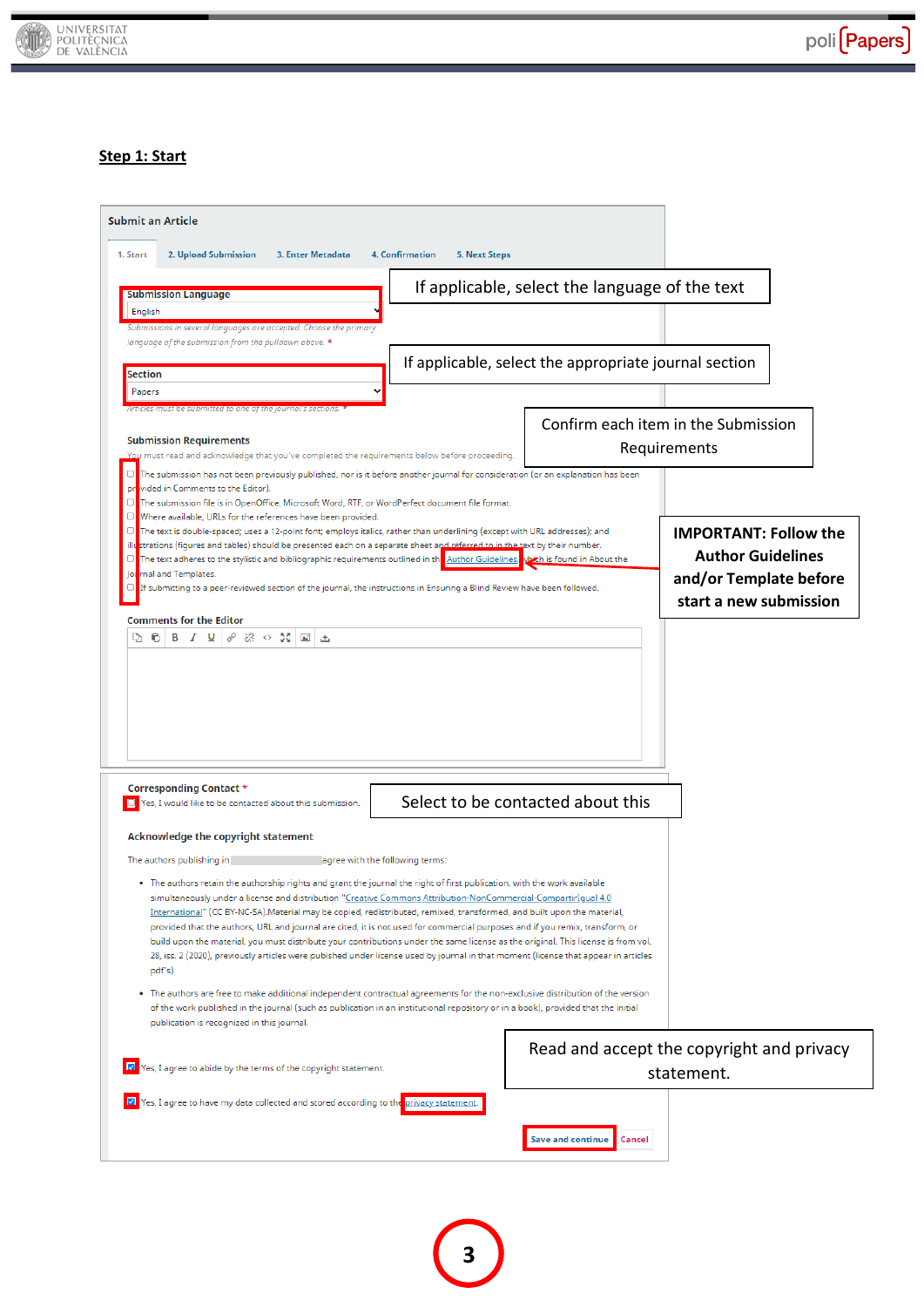

## **Step 2: Upload Submission**

| Submit an Article                |                                                                                        |                                    | Upload all files you need in<br>the submission (text, |
|----------------------------------|----------------------------------------------------------------------------------------|------------------------------------|-------------------------------------------------------|
| 1. Start<br>2. Upload Submission | 3. Enter Metadata<br><b>4. Confirmation</b>                                            | 5. Next Steps                      | images, rights)                                       |
| <b>Files</b>                     | Upload any files the editorial team will need to evaluate your submission. Upload File | <b>Add File</b>                    |                                                       |
|                                  |                                                                                        | <b>Save and continue</b><br>Cancel |                                                       |

 $\overline{r}$ 

| <b>Submit an Article</b><br>1. Start | 2. Upload Submission                                                          | 3. Enter Metadata | <b>4. Confirmation</b> | <b>5. Next Steps</b> |                          |                           | For each file, select which<br>kind of file is. |
|--------------------------------------|-------------------------------------------------------------------------------|-------------------|------------------------|----------------------|--------------------------|---------------------------|-------------------------------------------------|
| <b>Files</b>                         | m envio_articulo_OJS3.docx<br>A What kind of file is this? Article Text Other |                   |                        |                      | Edit                     | <b>Add File</b><br>Remove |                                                 |
|                                      |                                                                               |                   |                        |                      | <b>Save and continue</b> | Cancel                    |                                                 |

| <b>Submit an Article</b> |                            |                   |                 |                      |                 |                     |
|--------------------------|----------------------------|-------------------|-----------------|----------------------|-----------------|---------------------|
| 1. Start                 | 2. Upload Submission       | 3. Enter Metadata | 4. Confirmation | <b>5. Next Steps</b> |                 | Review and continue |
| <b>Files</b>             |                            |                   |                 |                      | <b>Add File</b> |                     |
|                          | w envio_articulo_OJS3.docx |                   |                 | <b>Article Text</b>  | Edit<br>Remove  |                     |
|                          |                            |                   |                 | Save and continue    | Cancel          |                     |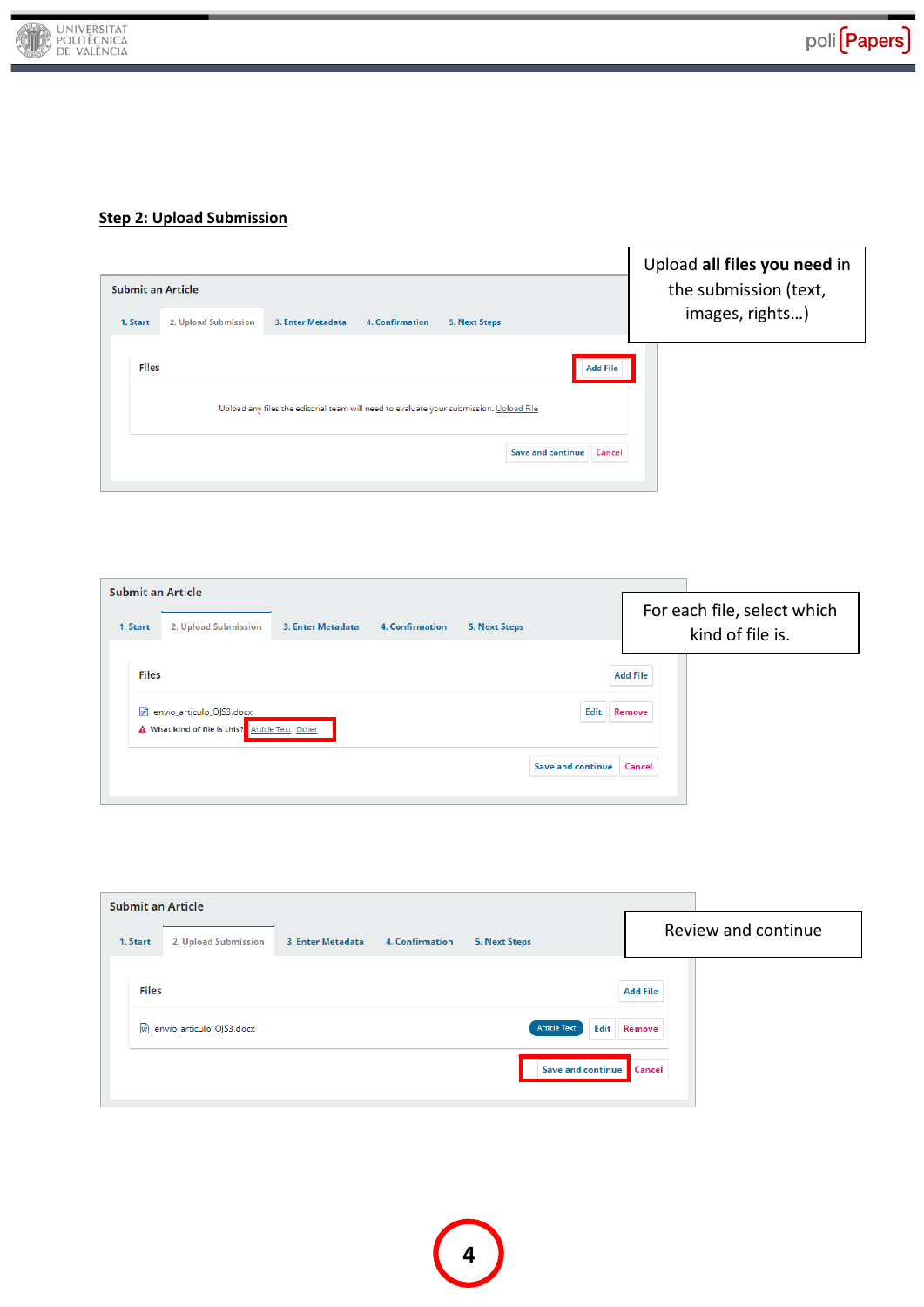

## **Step 3: Upload Submission**

| <b>Submit an Article</b>                          |                                                                                                                                                     |        |                          |                        |                              |
|---------------------------------------------------|-----------------------------------------------------------------------------------------------------------------------------------------------------|--------|--------------------------|------------------------|------------------------------|
| 1. Start<br>2. Upload Submission                  | 3. Enter Metadata<br><b>4. Confirmation</b>                                                                                                         |        | <b>5. Next Steps</b>     |                        |                              |
| <b>Prefix</b>                                     | Title *                                                                                                                                             |        |                          |                        |                              |
| 0<br>Examples: A, The                             | Title                                                                                                                                               |        |                          | 0                      |                              |
| Subtitle                                          |                                                                                                                                                     |        |                          |                        |                              |
|                                                   |                                                                                                                                                     |        |                          | 0                      |                              |
| Abstract *                                        |                                                                                                                                                     |        |                          |                        |                              |
|                                                   | $\mathbb{R}$ (b) B $I$ V $ \mathbb{H} $ $\mathbb{H}$ $ \mathbb{H} $ $\times$ $ \mathscr{S} $ $\mathbb{R}$ $\circ$ $\mathbb{N}$ $ \mathbb{H} $ $\pm$ |        |                          | 0                      |                              |
| Abstract                                          |                                                                                                                                                     |        |                          |                        |                              |
|                                                   |                                                                                                                                                     |        |                          |                        |                              |
|                                                   |                                                                                                                                                     |        |                          |                        | User who make the            |
|                                                   |                                                                                                                                                     |        |                          |                        | submission appear as author. |
| <b>List of Contributors</b>                       |                                                                                                                                                     |        |                          | <b>Add Contributor</b> |                              |
| Name                                              | E-mail                                                                                                                                              | Role   | <b>Primary Contact</b>   | In Browse Lists        | But all co-authors must be   |
|                                                   |                                                                                                                                                     | Author | Q                        | ⊗                      | added * see below            |
| es; ×                                             |                                                                                                                                                     |        |                          |                        |                              |
| <b>Keywords</b>                                   | Add additional information for your subm <mark>i</mark> ssion. Press "enter" after each term.                                                       |        |                          | Ø                      |                              |
| one x two x three x four x                        |                                                                                                                                                     |        |                          |                        |                              |
| <b>Supporting Agencies</b>                        |                                                                                                                                                     |        |                          |                        |                              |
|                                                   | Add additional information for your submassion. Press 'enter' after each term.                                                                      |        |                          | Q                      |                              |
| Universitat Politècnica de València x             |                                                                                                                                                     |        |                          |                        |                              |
| References                                        |                                                                                                                                                     |        |                          |                        |                              |
| With a line break between reference and reference |                                                                                                                                                     |        |                          |                        |                              |
|                                                   |                                                                                                                                                     |        |                          |                        | If article is funded         |
| <b>Funding data</b>                               |                                                                                                                                                     |        |                          | <b>Add funder</b>      | through projects *see        |
| Funder name                                       | Funder ID                                                                                                                                           |        | Grant numbers            |                        | below                        |
|                                                   | No funders                                                                                                                                          |        | <b>Save and continue</b> | Cancel                 |                              |
|                                                   |                                                                                                                                                     |        |                          |                        |                              |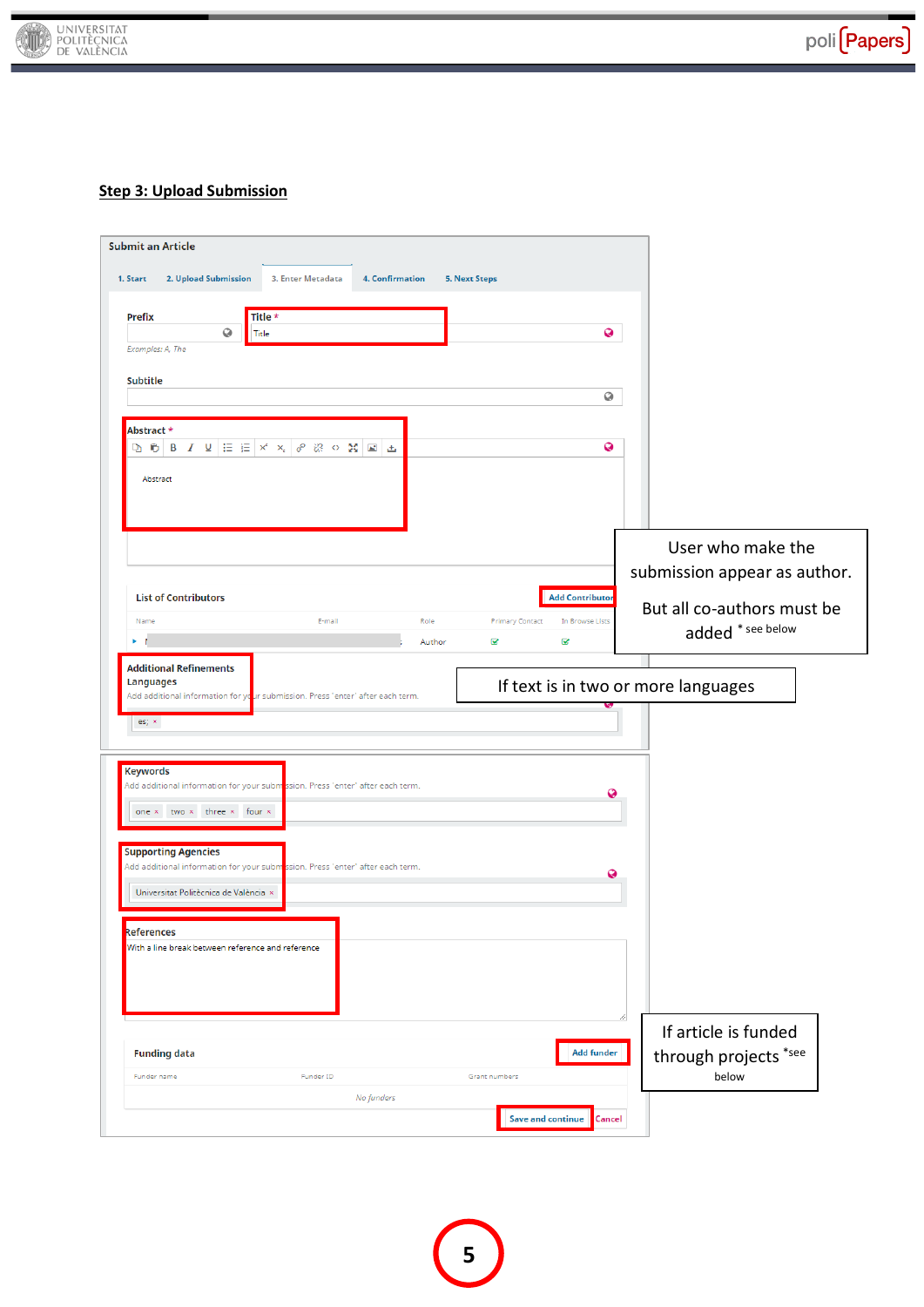

*Add contributors*. For each contributor a form is opened which must be filled in, with mandatory data (name, email, country, role,...). But you can add more data (url, ORCID, affiliation,...).

| <b>Edit Contributor</b>                                                                                                                                     | ×      |
|-------------------------------------------------------------------------------------------------------------------------------------------------------------|--------|
| Name                                                                                                                                                        |        |
| Ø<br>Jose<br>Garcia                                                                                                                                         | Q      |
| Given Name *<br><b>Family Name</b>                                                                                                                          |        |
| How do you prefer to be addressed? Salutations, middle names and suffixes can be added here if you would like.<br>$\odot$                                   |        |
| Preferred Public Name                                                                                                                                       |        |
| Contact<br>xxx@xxx.xx<br>Email *                                                                                                                            |        |
| Country<br>Spain<br>Country *                                                                                                                               |        |
| <b>User Details</b><br>ORCID iD<br>Homepage URL                                                                                                             |        |
| Q<br>Affiliation                                                                                                                                            |        |
| D C<br><b>B</b> $I \subseteq \mathbb{E} \subseteq \mathbb{H} \times X$<br>$\mathscr{E} \times \mathbb{C}$<br>$\Delta\omega$<br>西                            | Q      |
| Bio Statement (e.g., department and rank)                                                                                                                   |        |
| Contributor's role *<br>Author<br>$\circ$ Translator<br>$\Box$ Principal contact for editorial correspondence.<br>Include this contributor in browse lists? |        |
| * Denotes required field                                                                                                                                    |        |
| Save                                                                                                                                                        | Cancel |

## *Add funder*. Fill in and select your institution. After select it, add the number of the grant/project.

| Ministerial                                                                           |                                                                                               |
|---------------------------------------------------------------------------------------|-----------------------------------------------------------------------------------------------|
| Minimurio de Asuntos Económicos y Transformación Digital, Gobierno de España (N       |                                                                                               |
| Ministerio de Salud (Ministry of Health of Peru Ministerio de Salud del Peru Minsa)   |                                                                                               |
| Ministerio de Educación de la Nación (Ministry of National Education, Ministry of Edu |                                                                                               |
| Ministerio de la Froducción, Ciencia y Tecnología (MPC/T)                             |                                                                                               |
| Ministerio de Sanidad, Consumo y Bianastar (Ministry of Health, Consumer Affairs a)   | Add funder                                                                                    |
| Fundación Biodiversidad (Fundación Biodiversidad, Ministerio para la Transición Eco   |                                                                                               |
| Minimario da Comarcio, Industria y Turismo (Mincomarcio Colombia MCIT.El Minim        |                                                                                               |
| Ministerio de Fornerto (Ministry of Development Ministry of Development (Spain))      | Ministerio de la Producción, Ciencia y Tecnología [http://dx.doi.org/10.13039/501100006257] x |
| Ministerio de Educación Superior. Ciencia y Tecnología. República Dominicana (Min     |                                                                                               |
| Minimurio de Salud de la Nación (Minimy Of Haalth, Argentina, MSAL)                   |                                                                                               |
| Minimeria de Educación y Cultura (MEC.Minimy of Education and Culture)                | Funder name and identification                                                                |
| Ministerio de Economía y Competitividad (NSVECO/MEC/Ministry of Economy and C)        |                                                                                               |
| Ministerio de Defensa, Argentina (Ministry of Defence, Argentina Ministry of Defend   |                                                                                               |
| Ministry of Environment and Sustainable Development [Ministerio de Ambiente y Di      |                                                                                               |
|                                                                                       | 12236-6552 ×                                                                                  |
| Ministerio de Clancia, Innovación y Universidades (MCSLMinistry of Science, Innova    | Grant numbers                                                                                 |
| Ministerio de Educación, Gobierno de Chile (MINEDUC, Ministry of Education, Govern    |                                                                                               |
| Ministerio de Educación, Cultura y Deporte (Ministry of Education, Culture and Sport  |                                                                                               |
| Ministerio de Industria, Energía y Turismo (Ministry of Industry, Energy and Tourism  | Save                                                                                          |